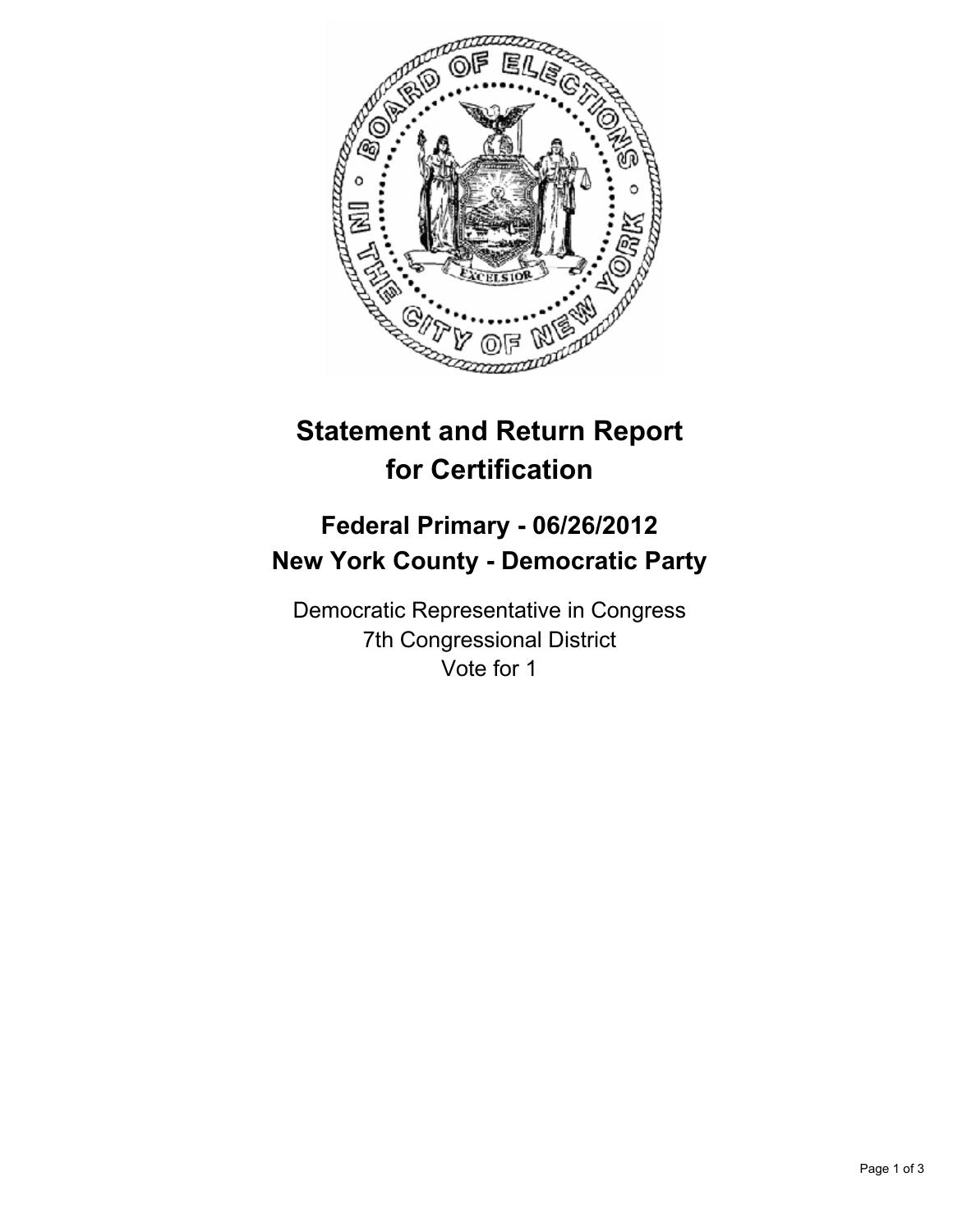

#### **Assembly District 64**

| <b>PUBLIC COUNTER</b>                                    | 3,131          |
|----------------------------------------------------------|----------------|
| <b>EMERGENCY</b>                                         | 0              |
| ABSENTEE/MILITARY                                        | 45             |
| <b>FEDERAL</b>                                           | 16             |
| <b>SPECIAL PRESIDENTIAL</b>                              | $\Omega$       |
| <b>AFFIDAVIT</b>                                         | 36             |
| <b>Total Ballots</b>                                     | 3,228          |
| Less - Inapplicable Federal/Special Presidential Ballots | 0              |
| <b>Total Applicable Ballots</b>                          | 3,228          |
| DANIEL J O'CONNOR                                        | 525            |
| <b>GEORGE MARTINEZ</b>                                   | 107            |
| NYDIA M VELAZQUEZ                                        | 2,344          |
| <b>ERIK MARTIN DILAN</b>                                 | 209            |
| ABIGAIL RUBIN (WRITE-IN)                                 | 1              |
| ADRIANO ESPAILLAT (WRITE-IN)                             | $\overline{2}$ |
| CHARLES B RANGEL (WRITE-IN)                              | 1              |
| DAVID GREENE (WRITE-IN)                                  | 1              |
| <b>GRACE MENG (WRITE-IN)</b>                             | 4              |
| MICKEY MOUSE (WRITE-IN)                                  | 1              |
| NIDIN BELASQUE (WRITE-IN)                                | 1              |
| UNATTRIBUTABLE WRITE-IN (WRITE-IN)                       | 5              |
| <b>Total Votes</b>                                       | 3,201          |
| Unrecorded                                               | 27             |

### **Assembly District 74**

| <b>PUBLIC COUNTER</b>                                    | 928            |
|----------------------------------------------------------|----------------|
| <b>EMERGENCY</b>                                         | 0              |
| ABSENTEE/MILITARY                                        | 9              |
| <b>FEDERAL</b>                                           | 1              |
| <b>SPECIAL PRESIDENTIAL</b>                              | 0              |
| <b>AFFIDAVIT</b>                                         | 21             |
| <b>Total Ballots</b>                                     | 959            |
| Less - Inapplicable Federal/Special Presidential Ballots | 0              |
| <b>Total Applicable Ballots</b>                          | 959            |
| DANIEL J O'CONNOR                                        | 49             |
| <b>GEORGE MARTINEZ</b>                                   | 42             |
| NYDIA M VELAZQUEZ                                        | 802            |
| <b>FRIK MARTIN DII AN</b>                                | 46             |
| ADRIANO ESPAILLAT (WRITE-IN)                             | 1              |
| CHARLES B RANGEL (WRITE-IN)                              | 1              |
| <b>GRACE MENG (WRITE-IN)</b>                             | $\overline{2}$ |
| JOI CONNOR (WRITE-IN)                                    | 1              |
| UNATTRIBUTABLE WRITE-IN (WRITE-IN)                       | 6              |
| <b>Total Votes</b>                                       | 950            |
| Unrecorded                                               | 9              |